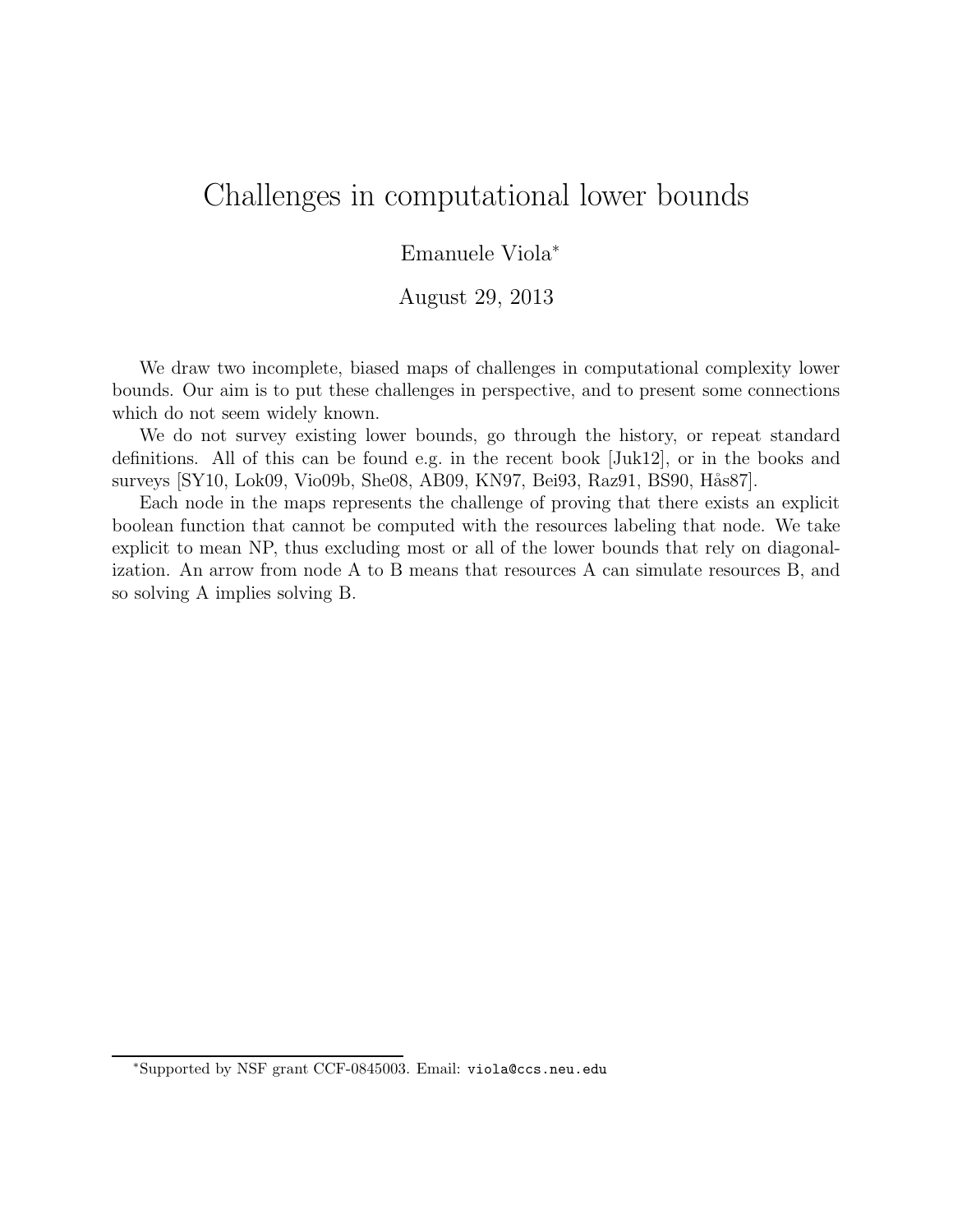



Each occurrence of q stands for a quasipolynomial function  $2^{\log^c n}$  for a possibly different constant c. For example, Challenge  $(1.5)$  asks to exhibit an explicit function f such that for every constants c and  $c'$  it holds that for sufficiently large n the function f on inputs of length n cannot be computed by a number-on-forehead protocol among  $\log^c n$  players exchanging  $\log^{c'} n$  bits.

The picture changes if q stands for a polynomial function  $n^c$ . In this case the three equalities in  $(1.1)$ ,  $(1.2)$ , and  $(1.4)$  do not hold anymore. Intuitively this is because a polynomial in *n* variables of degree  $\log n$  may have  $n^{\Omega(\log n)}$  terms. In fact, Razborov and Wigderson show in [RW93]  $n^{\Omega(\log n)}$  lower bounds for Maj-Sym-And circuits, thus resolving one side in each of these equalities. Other than that, every challenge is open even for  $q = n^c$ . The arrows that are known to hold in this case are the "obvious" arrows  $(1.4)$ – $(1.6)$  and  $(1.2)$ – $(1.3)$ , and the arrow  $(1.7)$ – $(1.8)$ , labeled [GHR92]. Finally, there are new arrows from  $(2.6)$  to  $(1.7)$  and to (1.4). For the technique yielding these new arrows see e.g. [Vio09a, Lecture 8].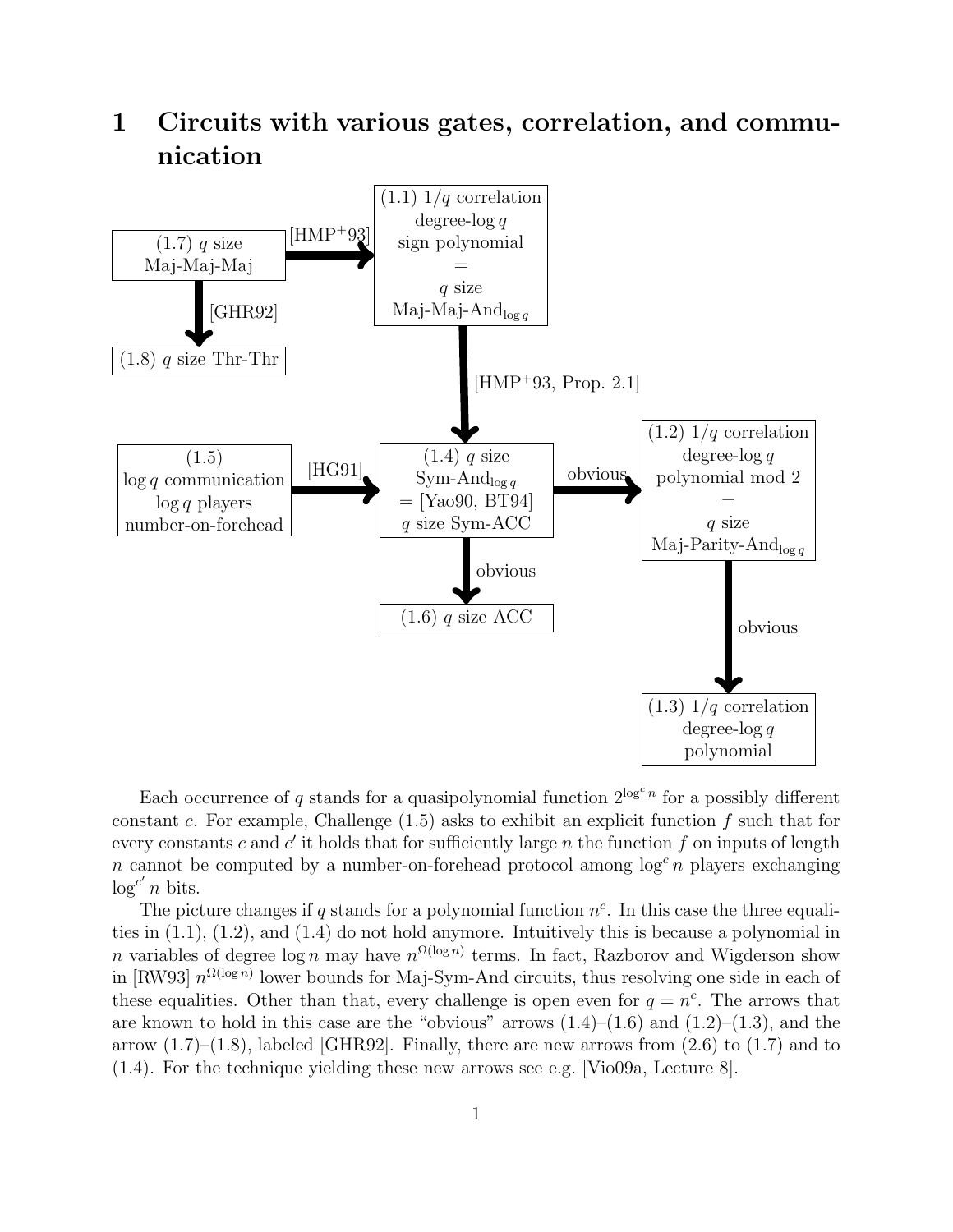Both Maj and Thr stand for gates that compute a threshold function, i.e. a function that given input bits  $(x_1, \ldots, x_s)$  outputs 1 iff  $\sum_i c_i \cdot x_i \ge t$ , for fixed integers  $c_i$  and t. A circuit has *size*  $s$  if it has at most  $s$  gates and the weights  $c_i$  in every majority gate satisfies  $|c_i| \leq s$ . We do not allow multiple edges. Sym stands for a gate computing a symmetric function. And<sub>log q</sub> is an And gate of fan-in log q. Every other gate has unbounded fan-in. We use standard notation for composing gates. For example Maj-Maj-And<sub>log q</sub> refers to a circuit with output gate Maj taking as input Maj gates taking as input And gates with fan-in  $\log q$ taking as input the input bits.

For simplicity all polynomials have integer coefficients. By " $\epsilon$  correlation degree-d polynomials" (1.3) we refer to the set of functions  $g: \{0,1\}^n \to \{0,1\}$  such that there exists some distribution D on the inputs, and some polynomial p of type X such that  $\Pr_x p[p(x) =$  $g(x)$  –  $\Pr_x$   $p[p(x) \neq g(x)]$   $\geq \epsilon$ . For (1.2) and (1.1) we take the output of the polynomial modulo 2 or, respectively, the sign of the output.

We now elaborate further on some of the challenges:

(1.2) See the survey [Vio09b, Chapter 1]. The equality is obtained as follows. The simulation of polynomials by circuits is proved via boosting [Fre95, Section 2.2] or minmax/linear-programming duality [GHR92, Section 5]. The other direction follows from the "discriminator lemma" of [HMP<sup>+</sup>93].

 $(1.1)$  The equality is obtained by reasoning as for  $(1.2)$ . Since we are not restricting the magnitude of the polynomial's coefficients this would yield circuits where the middle gate is Thr, not Maj. However [GHR92, Theorem 26] shows that Maj-Thr  $=$  Maj-Maj up to a polynomial change in size.

(1.3) For more on this see [RV].

(1.8) For a special case see [HP10].

(1.5) For a special case for which the arrow continues to hold see [BGKL03].

Arrow  $(1.7)$ – $(1.1)$ , labeled [HMP<sup>+</sup>93], follows from the techniques in [HMP<sup>+</sup>93, Lemma 2.4] which give that any Maj-Sym circuit can be turned into a Maj-Maj circuit with a polynomial increase.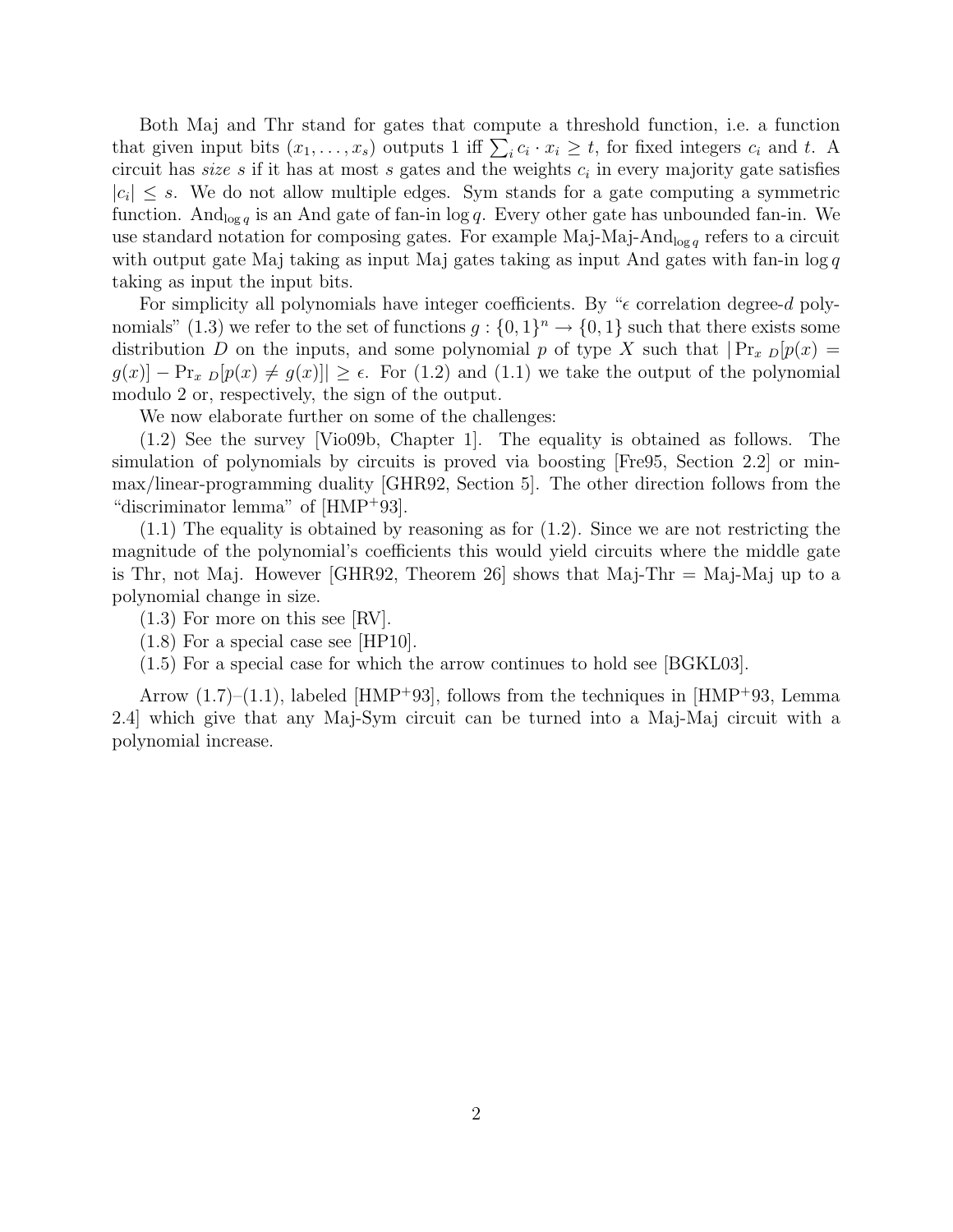

"Program" stands for "branching program." Specifically we consider layered branching programs of width w (i.e., space  $\log w$ ) and length t. The size is  $w \cdot t$ . Each node is labeled with an input variable. The challenges remain open for the model of oblivious branching programs where the label on each node depends only on the layer. Recall that Nechiporuk's argument [Nec66] gives bounds of the form  $\geq n^2/\log^{O(1)} n$  on the size. This bound gives  $t = O(1)$  $n^2/\log^{O(1)} n$  for constant width  $w = O(1)$ ; it gives nothing for polynomial width  $w = n^{O(1)}$ . For polynomial or even sub-exponential width the state-of-the-art is due to Beame, Saks, Sun, and Vee [BSSV03]. For sub-exponential width they obtain  $t \ge \Omega(n\sqrt{\log n/\log \log n})$ .

All circuits are over the basis And, Or, and Not, with negations at the input level only. For circuits of depth  $O(1)$  the fan-in of Or and And gates is unbounded; for circuits of depth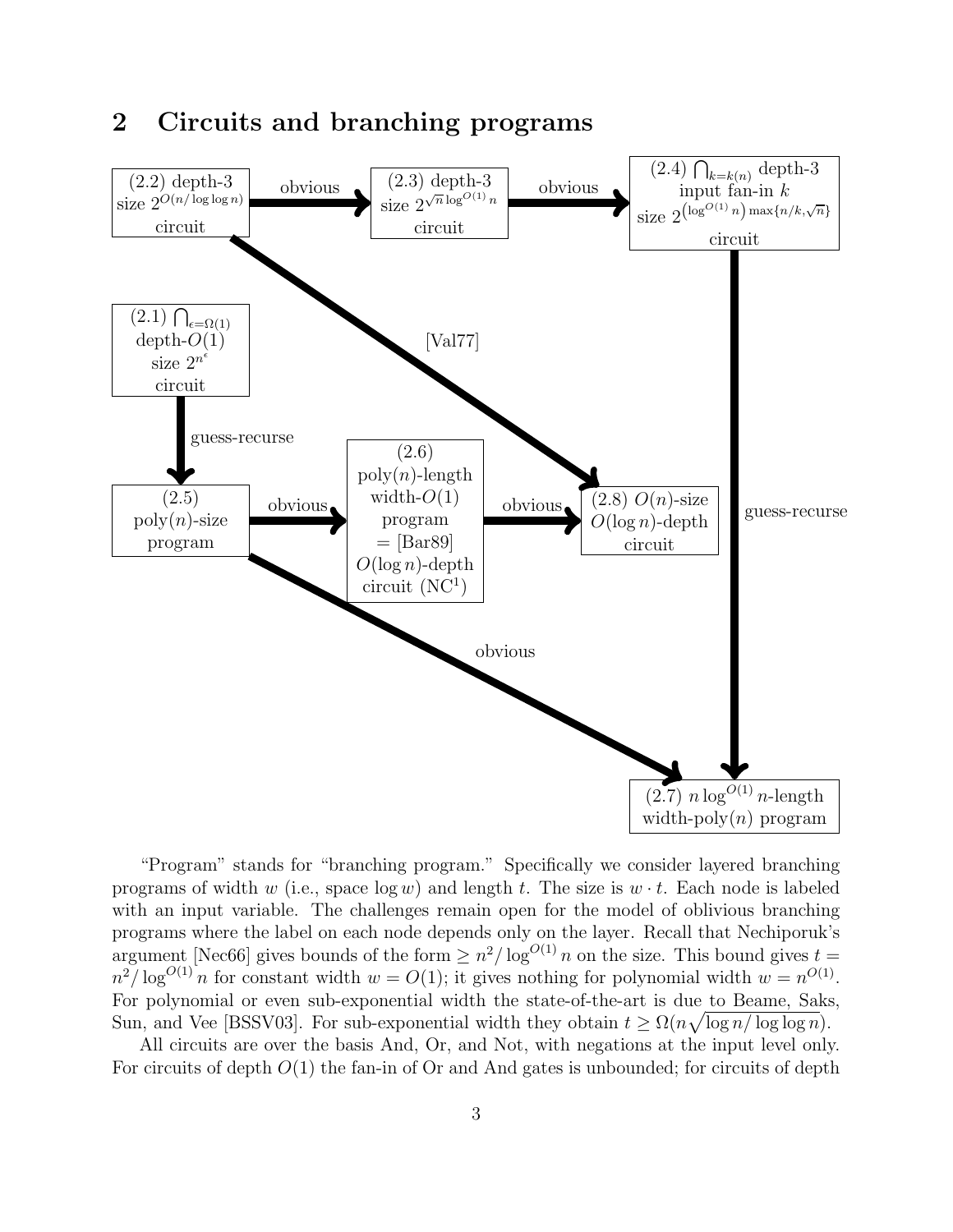$\Omega(\log n)$  the fan-in of these gates is 2. The *size* of a circuit is its number of edges. Recall that for every constant d the state-of-the-art lower bounds are of the form  $\geq 2^{cn^{1/(d-1)}}$  for a constant c, see e.g. [Hås87]. Challenge (2.1) asks to exhibit an  $\epsilon > 0$  such that for every d a lower bound  $2^{n^e}$  holds. Note for  $d=3$  the state-of-the-art gives  $2^{c\sqrt{n}}$ . Challenge  $(2.3)$  asks to improve this. For a recent approach, see [GW13]. Further parameterized by the input fan-in k of the circuit, the available lower bounds for  $d=3$  are no better than  $2^{c \max(n/k)} \sqrt{n}$ for a constant c. Challenge  $(2.4)$  asks to break this tradeoff.

The arrows  $(2.1)$ – $(2.5)$  and  $(2.4)$ – $(2.7)$ , labeled "guess-recurse," are obtained via a technique attributed to Nepomnjaščiĭ [Nep70]. The arrow  $(2.1)$ – $(2.5)$  continues to hold if  $(2.5)$ is replaced with the functions that for every  $\epsilon > 0$  are computable by non-deterministic branching programs of length  $poly(n)$  and width  $2^{n^{\epsilon}}$ , a class containing NL.

We give the details for the  $(2.4)$ – $(2.7)$  arrow.

**Claim 2.9.** Let  $f : \{0,1\}^n \to \{0,1\}$  be computable by a branching program with width w and time t. Then f is computable by a depth-3 circuit with  $\leq 2^{\sqrt{\log w}} \cdot t$  wires. More generally, for any parameter b one can have a depth-3 circuit with

$$
2^{b\log w+t/b+\log t}
$$

wires, output fan-in  $w^b$ , and input fan-in  $t/b$ .

The  $(2.4)$ – $(2.7)$  arrow corresponds to the setting  $t = n \cdot \log^{O(1)}$  and  $w = \text{poly}(n)$ . It is obtained as follows. If  $k \geq \sqrt{n}$  (infinitely often) the arrow follows immediately. If  $k <$  $\sqrt{n}$  set  $b := t/k$  and note that the lemma gives a circuit with input fan-in k and size  $\leq 2^{(\log^{O(1)} n)n/k + k + O(\log n)} \leq 2^{(\log^{O(1)} n)n/k}.$ 

*Proof.* On an input  $x$ , guess  $b$  middle points on the branching program's computation path, at fixed times  $t/b, 2t/b, \ldots, t$ . Since the times are fixed, this is a choice out of  $w^b$ . Then verify the computation of each of the corresponding b intervals is correct.

Each interval involves paths of length  $\leq t/b$ . The computation can be written as a decision tree of the same depth. In turn, this is a CNF with  $\leq 2^{t/b}t/b$  wires.

Collapsing adjacent layers of And gates we obtain a circuit with size

$$
\leq w^b \cdot b \cdot \leq 2^{t/b} t/b = 2^{b \log w + t/b + \log t}
$$

wires.

Setting  $b := \sqrt{t/\log w}$  yields size

$$
2^{\sqrt{t\log w} + \log t}.
$$

Moreover, by construction this circuit has output fan-in  $w<sup>b</sup>$  and input fan-in  $t/b$ .  $\Box$ 

For an exposition of the arrow  $(2.2)$ – $(2.8)$ , labeled [Val77], see e.g. [Vio09b, Chapter 3].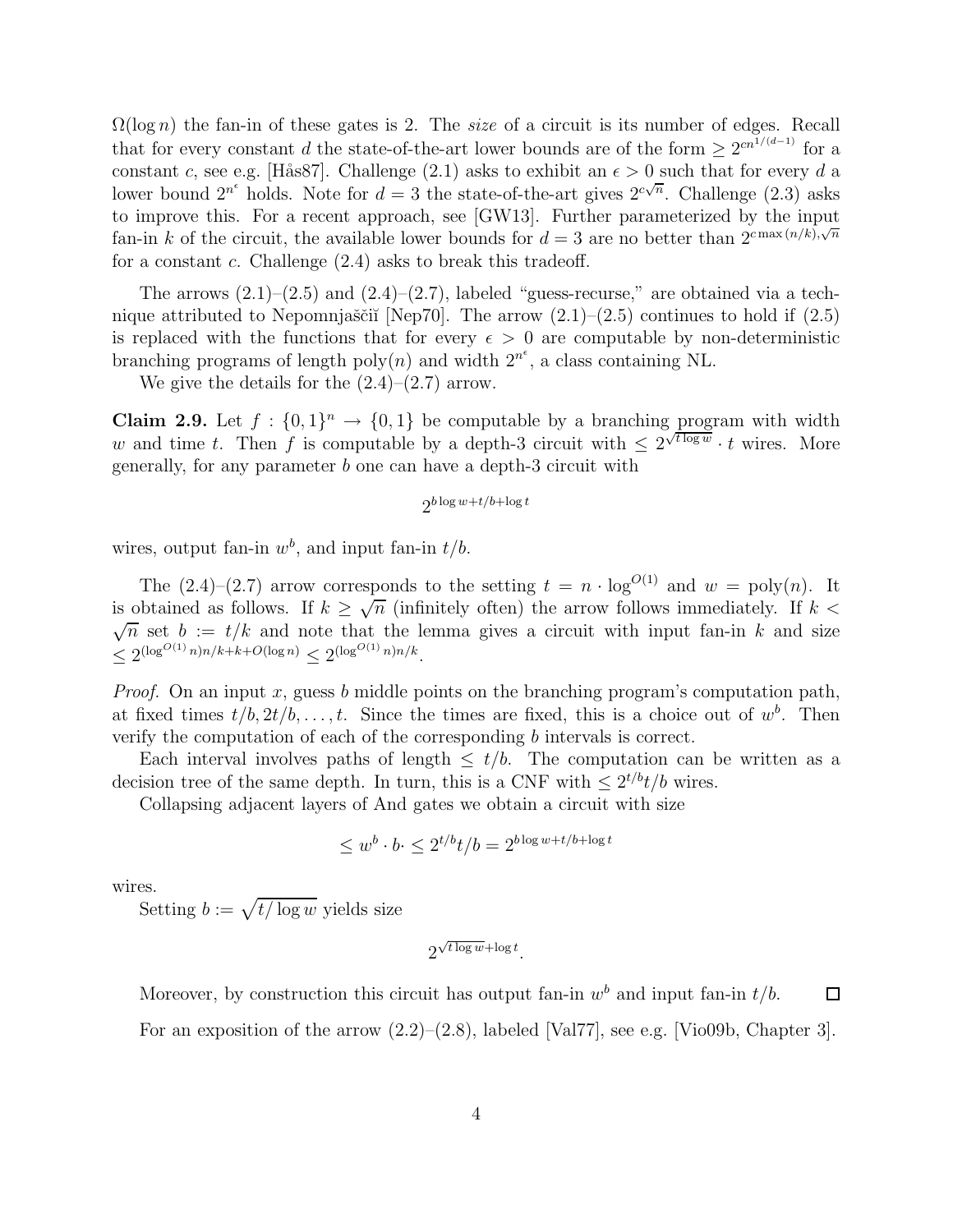## References

- [AB09] Sanjeev Arora and Boaz Barak. *Computational Complexity*. Cambridge University Press, 2009. A modern approach.
- [Bar89] David A. Mix Barrington. Bounded-width polynomial-size branching programs recognize exactly those languages in NC<sup>1</sup> . *J. of Computer and System Sciences*, 38(1):150– 164, 1989.
- [Bei93] Richard Beigel. The polynomial method in circuit complexity. In *8th Structure in Complexity Theory Conference*, pages 82–95. IEEE, 1993.
- [BGKL03] László Babai, Anna Gál, Peter G. Kimmel, and Satyanarayana V. Lokam. Communication complexity of simultaneous messages. *SIAM J. Comput.*, 33(1):137–166, 2003.
- [BS90] Ravi B. Boppana and Michael Sipser. The complexity of finite functions. In *Handbook of theoretical computer science, Vol. A*, pages 757–804. Elsevier, Amsterdam, 1990.
- [BSSV03] Paul Beame, Michael Saks, Xiaodong Sun, and Erik Vee. Time-space trade-off lower bounds for randomized computation of decision problems. *J. of the ACM*, 50(2):154– 195, 2003.
- [BT94] Richard Beigel and Jun Tarui. On ACC. *Computational Complexity*, 4(4):350–366, 1994.
- [Fre95] Yoav Freund. Boosting a weak learning algorithm by majority. *Information and Computation*, 121(2):256–285, 1995.
- [GHR92] Mikael Goldmann, Johan Håstad, and Alexander A. Razborov. Majority gates vs. general weighted threshold gates. *Computational Complexity*, 2:277–300, 1992.
- [GW13] Oded Goldreich and Avi Wigderson. On the size of depth-three boolean circuits for computing multilinear functions. *Electronic Coll. on Computational Complexity (ECCC)*, 20:43, 2013.
- [Hås87] Johan Håstad. *Computational limitations of small-depth circuits*. MIT Press, 1987.
- [HG91] Johan Håstad and Mikael Goldmann. On the power of small-depth threshold circuits. *Comput. Complexity*, 1(2):113–129, 1991.
- [HMP<sup>+93]</sup> András Hajnal, Wolfgang Maass, Pavel Pudlák, Márió Szegedy, and György Turán. Threshold circuits of bounded depth. *J. of Computer and System Sciences*, 46(2):129– 154, 1993.
- [HP10] Kristoffer Arnsfelt Hansen and Vladimir V. Podolskii. Exact threshold circuits. In *IEEE Conf. on Computational Complexity (CCC)*, pages 270–279, 2010.
- [Juk12] Stasys Jukna. *Boolean Function Complexity: Advances and Frontiers*. Springer, 2012.
- [KN97] Eyal Kushilevitz and Noam Nisan. *Communication complexity*. Cambridge University Press, 1997.
- [Lok09] Satyanarayana V. Lokam. Complexity lower bounds using linear algebra. *Foundations and Trends in Theoretical Computer Science*, 4(1-2):1–155, 2009.
- [Nec66] E. I. Nechiporuk. A boolean function. *Soviet Mathematics-Doklady*, 169(4):765–766, 1966.
- [Nep70] Valery A. Nepomnjaščiĭ. Rudimentary predicates and Turing calculations. *Soviet Mathematics-Doklady*, 11(6):1462–1465, 1970.
- [Raz91] Alexander A. Razborov. Lower bounds for deterministic and nondeterministic branching programs. In *Fundamentals of Computation Theory (FCT)*, pages 47–60, 1991.
- [RV] Alexander Razborov and Emanuele Viola. Real advantage. *ACM Trans. Computation*